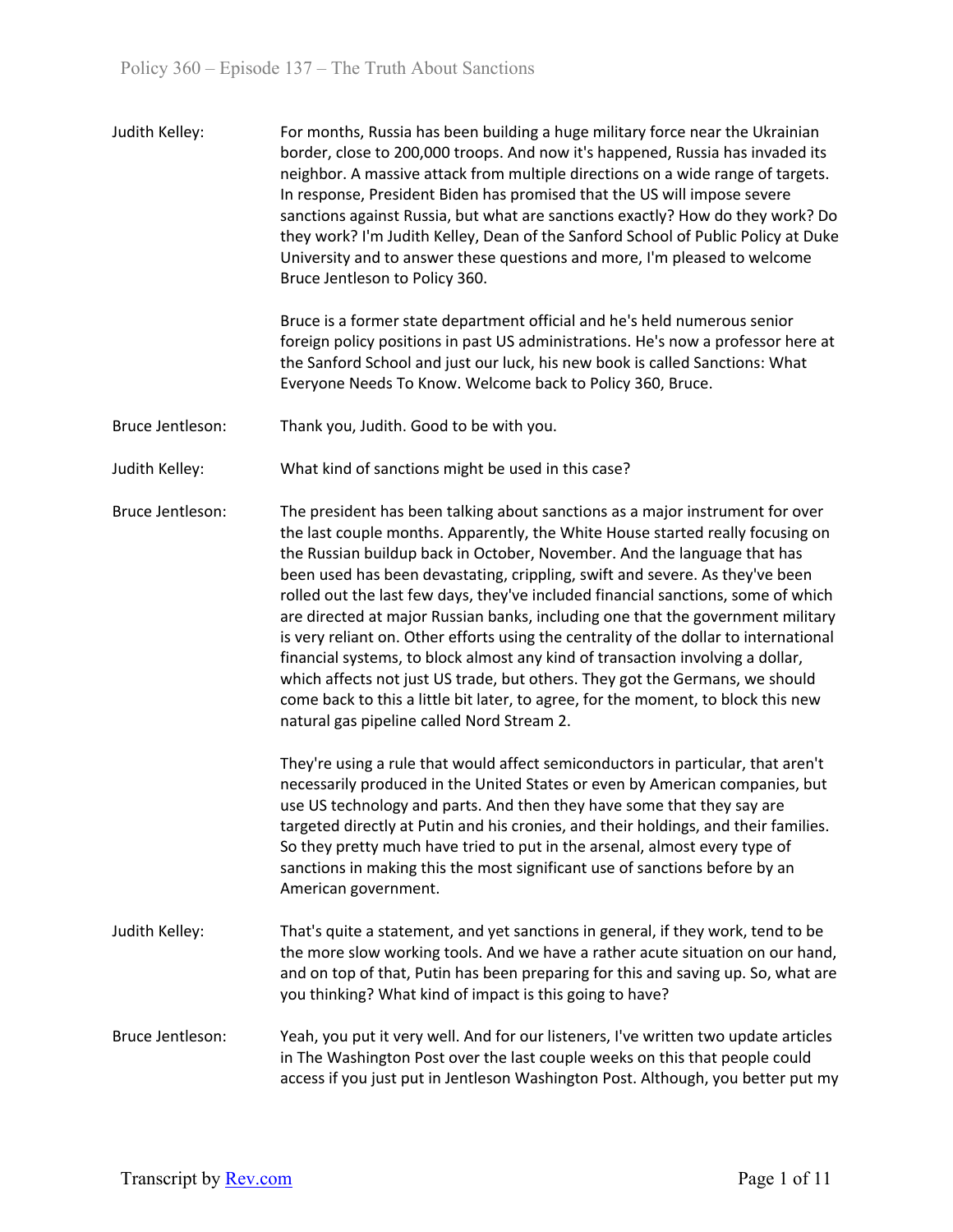first name in because my son, Adam writes for the post a lot too, and then you'll read all about the Senate filibuster, but that's another discussion.

I think right now they're being oversold. And when you think about sanctions, and this is not just this case, but I've worked on sanctions when I've been in the State Department back in the Obama years against Iran, way back in the Clinton years after Tiananmen Square against China when I was also in the state department. And you have to think about it well, in some ways like you do about military force, there's an offense and there's a defense. And Russia has a number of counter strategies that don't make the impact of sanctions go away, but can keep them well short of crippling devastating and the likes. So a couple examples. One is they've built up, estimates are \$640 billion, in hard currency reserves. So to the extent that they're being taken out of global financial markets, they've got some insulation.

Judith Kelley: That's more than I have in my bank account, for sure.

Bruce Jentleson: You think so? It's probably more than everybody has right now out, given what's happened to the stock market today.

Judith Kelley: Yeah.

Bruce Jentleson: They also have alternative trade partners, right? So the United States and Europe have been standing together for the most part on this. The reality is the Europeans have nine times as much trade with Russia as we do. And they also have much more interdependence on oil and natural gas, which by the way they turned to because the middle east was so unstable, it was one of the reasons. So when Americans say, "What's wrong with the Europeans?" Put the shoe on the other foot, we're already hearing people complaining about, "Oh my goodness, oil's over a hundred dollars a barrel and it's affecting us." It's not totally clear that for the moment, the Alliance is hanging together, but the sustainability of that over time is something Putin has at least calculated.

> China also steps in. They have their own international payment system, they buy a fair amount of Russian oil and gas, Putin and Xi Jinping made this statement at the Olympics that it's a friendship without limits. Although I will say China's statements today were like, "You know, we think the US is wrong too, but we really don't think this invasion is a good idea," is basically what they said. So, there are a lot of strategies that Putin has. And the other one he has is, when we put on sanctions after he took over Ukraine in 2014, he took away property from liberal elites within Russia and gave it to his cronies. Very few of those cronies have bank accounts that are sitting in London or the United States now. They've protected themselves. And my point is, we do need to use sanctions, but when we overplay them, they end up being oversold and underperforming.

Judith Kelley: So I want to talk about why we've chosen to overplay them, probably knowing that's what we're doing. But before that, I want to take a step back because our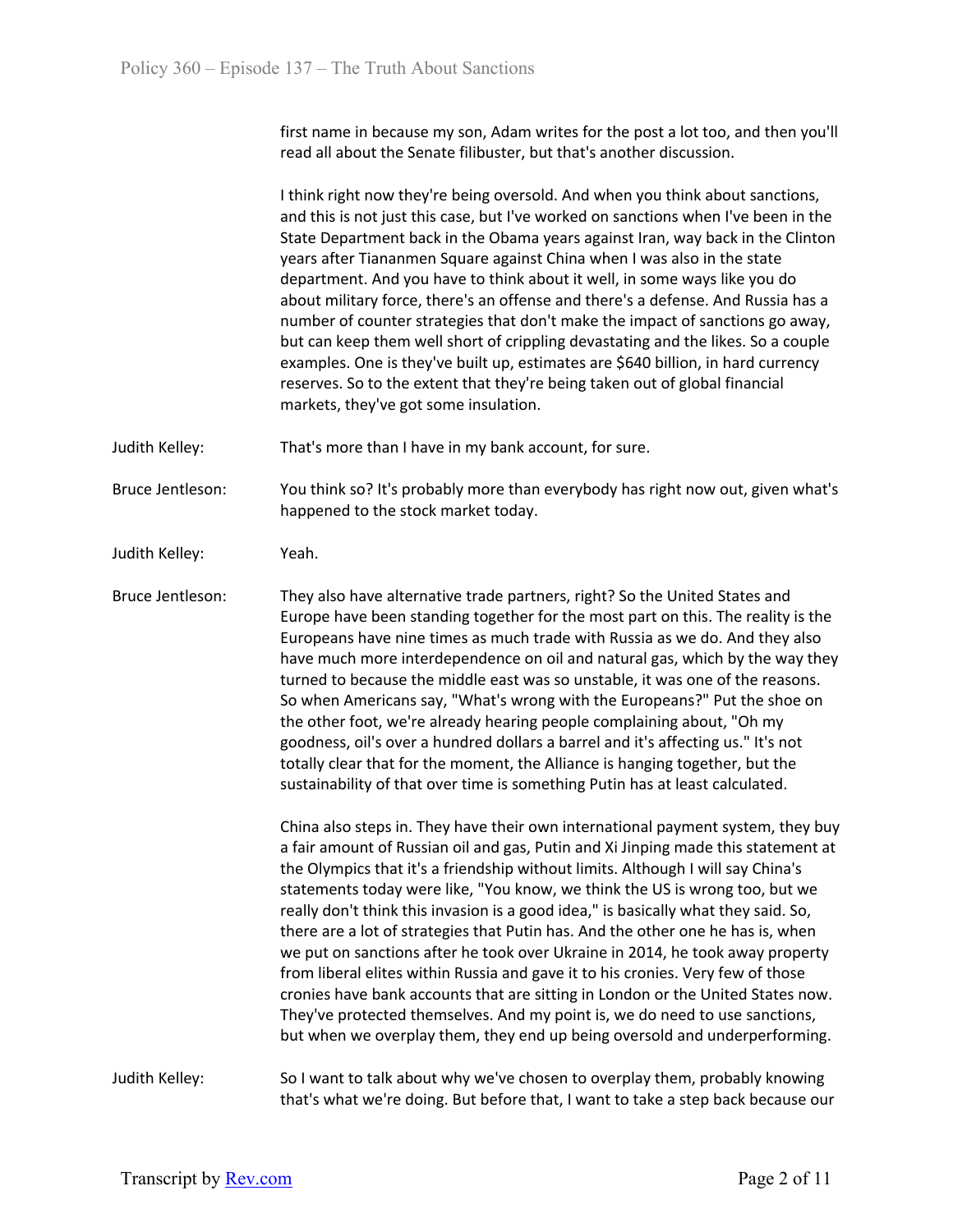colleague, not here in the Sanford school, but elsewhere, Dan Drezner. He wrote an argument a long time ago called The Hidden Hand of Sanctions, in which he essentially argues that by the time sanctions are getting used, that's actually when they're failing, right? The whole point of sanctions is, you say you're going to do them and then people change their behavior, so you don't have to do them. Can you comment on that in this context? Is that what we were trying?

- Bruce Jentleson: Yeah, to a certain extent. Dan's a good friend and colleague and in one of The Washington Post articles I wrote that actually came out last Friday. I talked about that threats can be better than imposition because there's less saving face that goes on. But the problem is, sanctions are a limited instrument and they can be used often better for limited objectives, change a foreign policy here and there. This was a big objective. So the mismatch, call it a disproportionality if you will, between a limited instrument and an extensive objective, was part of the problem why they didn't do that here,
- Judith Kelley: Bruce, before you move on, can you think of another example where some country was threatening to invade somewhere else and we threatened sanctions?
- Bruce Jentleson: No. You know, when countries want to invade, it's a bigger objective than sanctions can handle. And now, we'll come back to putting sanctions in the context of the rest of the Biden policy. If we think about it as an element with three or four other elements, that's its role, but they have been doing too much about sanctions. When The Soviet Union invaded Afghanistan in 1979, the Carter administration put sanctions on grain. And at that point we had 80% of the Russian grain import market. But what happened? One was, they had already made the decision. Second was, other countries, alternative trade partners stepped forward Argentina, for example, which was angry at the United States then because there was a military government that we were pressuring on human rights. So there's lots of dynamics that happened here. When Benito Mussolini invaded Ethiopia, Abyssinia in 1935, League of Nations put sanctions on. They didn't end that invasion either. There's some policies that they can impact, but to have an effect on Putin now, it's really going to be sanctions combined with a whole range of other instruments.
- Judith Kelley: If that's the case, and if they knew that, why have they overplayed them? Was there a political advantage to seem like we're being tough-guy?
- Bruce Jentleson: I think that, to be honest with you, and again, as you know, many of the people in this administration are friends and colleagues that I worked with before, and I worked with president Biden when he was a Vice President, actually a little bit, when he was a Senator. We have two things that get in our way of our analysis of this. One is a bit of a technocratic mindset, which is: if we impose costs, you're not going to like it, and you're going to change. We think about 1973 and the OPEC oil sanctions against the United States during one of the Middle East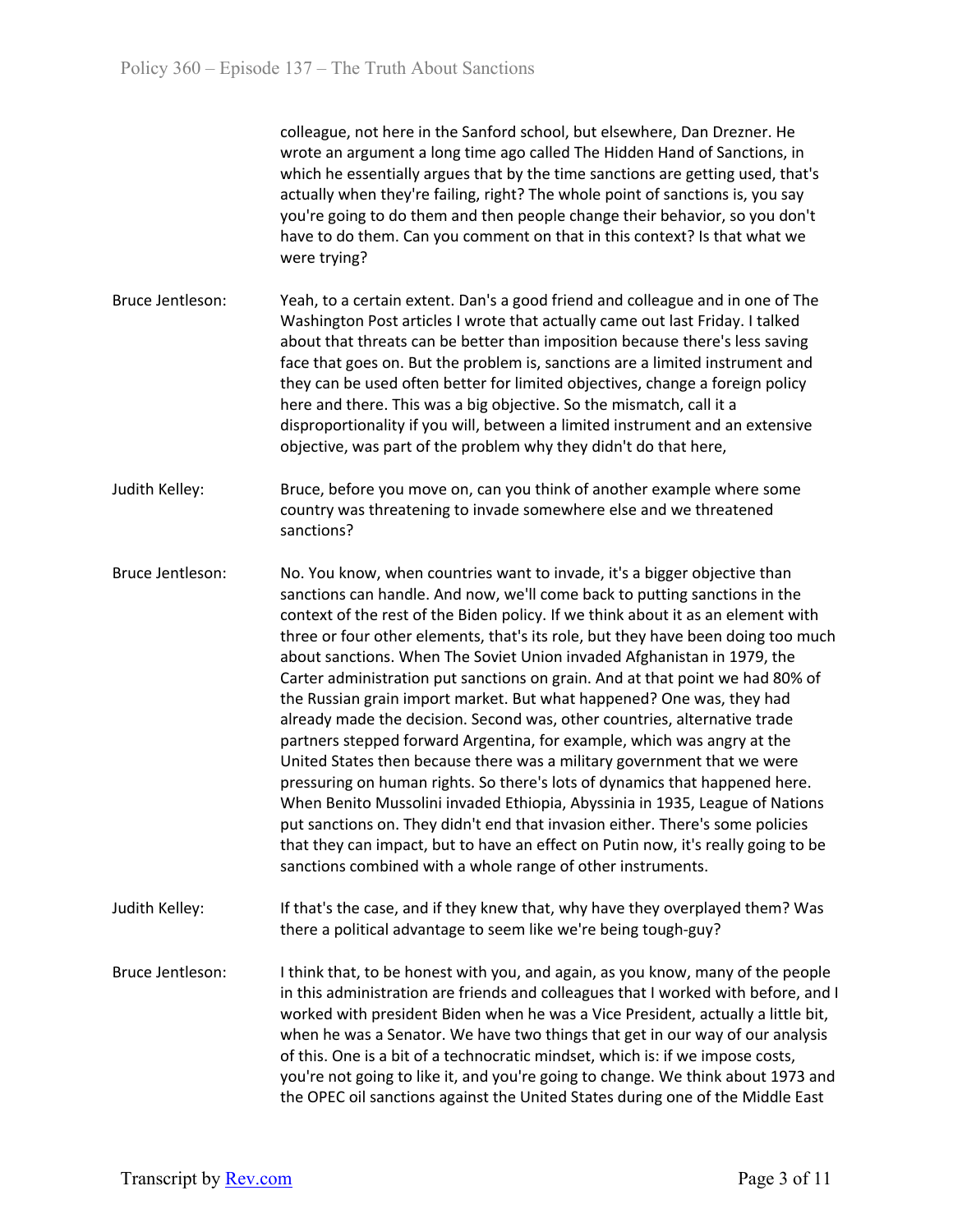wars. And secondly, is somehow this image of, your people aren't going to like it and they're going to get in the streets. First of all, they're not as true as we tend to think they are even in democracies, and they don't fit.

So I think there was a logic there that they were buying into. And also, the technocratic part was, there's been a lot of work done on sanctions. There was a review the Biden Administration had in April, 2021... Actually both Dan Drezner and I participated in that, sent them memos and gave them some input, and they've gotten enamored with all of these ways. They figured out how to use the sanction's instrument. It sometimes happens in the military. General's get enamored with a fancy new weapon and they find out that it doesn't work as well in practice.

- Judith Kelley: So let's talk about oil a little bit, because people surely are worried about the price of the pump. But also, Angela Merkel is gone, we've got a new chancellor and are they going to have the guts to cut off their oil trade with Russia? Can they even survive without it?
- Bruce Jentleson: I would not, really, I wouldn't call it guts. I think, again, ask ourselves if we would cut off energy trade with a major source of our energy supplies over a foreign policy issue. I don't think the question is really that clear for the United States.
- Judith Kelley: Okay.
- Bruce Jentleson: I think right now what you have is there's, in some ways, a mutual vulnerability there. And we've been trying to provide, for example, liquified natural gas, coming from the United States, coming from Qatar in the Middle East, but those swash the issues. They can't fully compensate with the loss there, and I think there really is a sense among the Europeans that they're concerned about getting too escalatory. We can disagree with that, but we should really attribute that to differences of analysis and policy, not so much that they're putting their economics first and we would never do that.
- Judith Kelley: So just back up a little bit and talk about sanctions in general. In your book, you talk about just how many countries have sanctions against one another, which was a surprise to me. You got France, Germany, Norway against Brazil over the Amazon forest and climate change? How much of this is going on?
- Bruce Jentleson: It becomes the... This is not my expression, somebody else used it... The Swiss army knife of foreign policy, used for a whole bunch of other purposes. I use it in my book, but I footnote it. And it just seems, with the interdependence that the world has, you can reach for this instrument. There are three things that I stress that sanctions require. One is broad multilateral cooperation, doesn't mean the whole UN, and we do have some of that here. Second is what I said before, proportionality, matching the instrument with the objective, and that's not there. The third is ultimately they need to have reciprocity. That can be a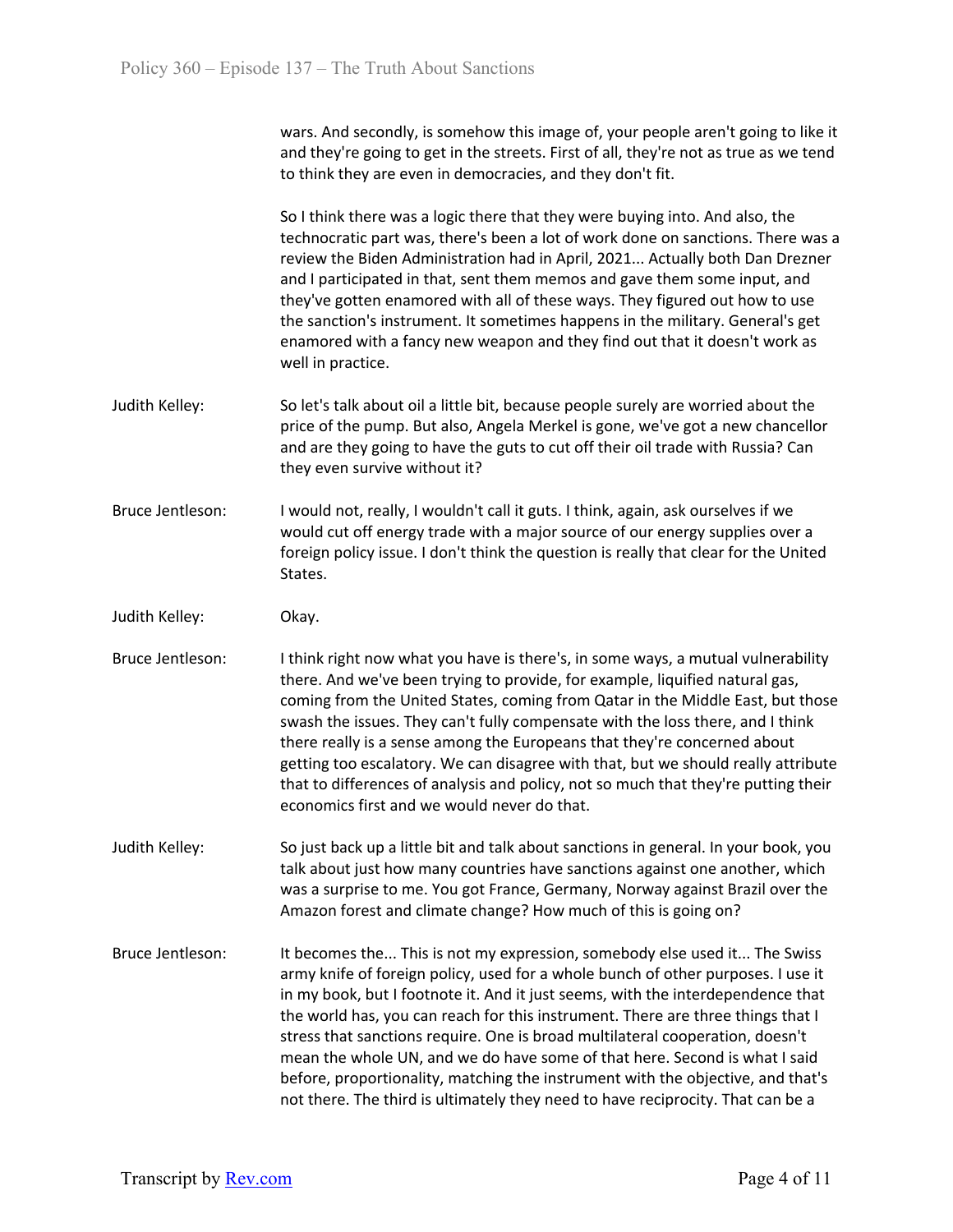lever that can help you get to negotiations. The Russians are not going to say uncle on this, but that brings back to the whole question of Ukraine, and NATO, and what really works for European security. And the best example of that is Iran.

So Obama used sanctions with Iran to bring them to the table for the nuclear non-proliferation agreement. He imposed the sanctions, he got a lot of cooperation, including by the way, from Russia and China, not just the Europeans. And he matched it with diplomacy, which had some reciprocity. "We'll lift our sanctions." You do something that is important to you, but it's not the beyond, the end, of your existence. Trump increased the sanctions, had more impact on the Iranian economy, who was totally uninterested in diplomacy. He really wanted regime change. And so what you had there is what happens with sanctions a lot, high economic impact, low policy impact. So ultimately, these can be useful combined with some of the military aid strategies to the opposition, some other diplomacy, for example, the Secretary General of the United Nations, António Guterres was more outspoken on this than any secretary generalists have been on an issue like this since Dag Hammarskjöld in the 1950s.

You can get what's called the Uniting for Peace resolution through the General Assembly by majority of votes. So it doesn't have to be vetoed by the security council. We should be doing that, showing that this is not just the US and our allies, but a lot of countries around the world are upset. When you put all those things together, then the sanctions have... And one of the sanctions that'll be really interesting, if not fun, to watch is, you'll appreciate this, the European soccer federation just canceled the champions league finals in St. Petersburg. To go back to South Africa, which was one of the iconic cases in the 1980s of effective sanctions, some of it was economic, but some of it was cutting off South Africa from world rugby and world cricket. That really kind of bothered the white Afrikaner population.

We're talking about Russian people. And I think the Russian people are also finding out that they like the idea of having some relation with Ukraine. They thought annexation of Crimea was a good idea because it was low cost, but we're hearing reverberations, including in some of the Russian leadership about, "This is not in our interest to do this, and there's got to be another way to get to what we think our interests with Ukraine are." So, those aspects. The sports are a sanction, but they're not so much financial. Putting all that together, you can have an impact. It's not just the economic tools.

Judith Kelley: So you said that the Russian citizens were not too upset about Crimea, or might have been enthusiastic because it was fairly low cost. But that raises the obvious question, why was it so low cost? And that brings us back to sanctions. Should it have been higher cost? Should we have used more sanctions, then?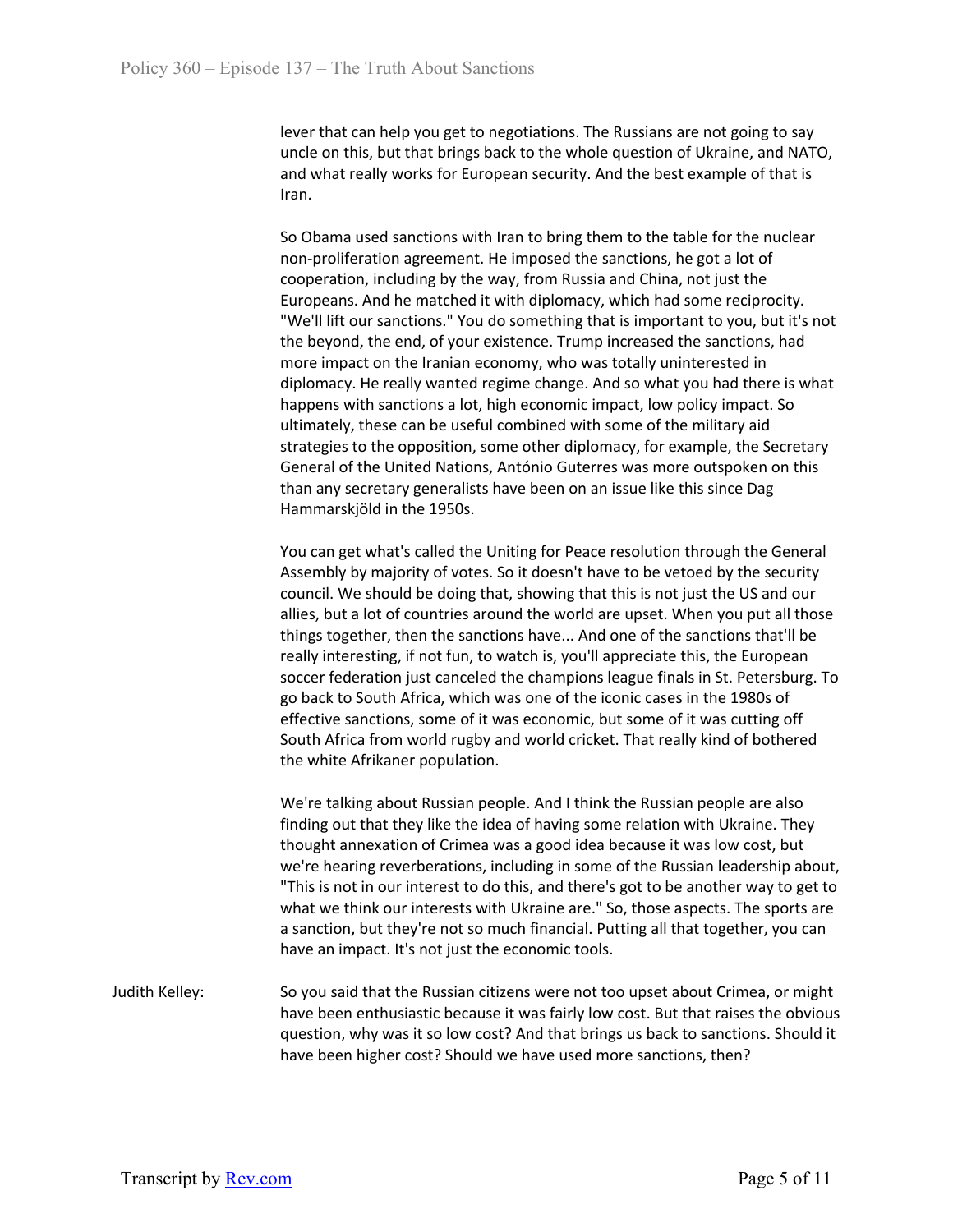Bruce Jentleson: Well, I actually remember having a meeting with a certain person, who will be unnamed, in the Obama administration, that I was out making an argument that they were going too incremental on sanctions, that person happened to agree with me, but the rest of the administration didn't. I don't know. This was such a blatant threat to European security. That was the little green man, an annexation, which without justifying it, had its own particular history, different from the broader Putin view that there's never been a Ukraine. So I don't really know that it would've made a difference there. Ultimately the question for Russians is, is this really serving our interests? And one of the things they're going to find out now that they didn't have to find out before was stabilization of a country is a lot harder than destabilization.

> What they were doing since 2014 in Ukraine, was destabilizing, right? Making it hard for Ukraine to function. Now: invading, kicking out the government, taking it over. They're going to have to try to stabilize. That's a lot more costly in body bags, and economically, and in the way an insurgency, which we've been providing some support for, as are some other NATO countries, can make it hard for you to stabilize because then they're doing destabilization. You put all those together and you simply look at it from Russia's interest, that's when you begin to see that Putin is not this grand chess master. He had this staged meeting with his national security council the other day, which was really weird because, they didn't even know their lines.

> Some of them were not thinking this was a great strategy. There can be some developments in Russia. Let's remember that Khrushchev got deposed for mishandling the Cuban missile crisis, Gorbachev got deposed for what some thought was mishandling the future of the Soviet Union, Yeltsin got deposed for the economy. I'm not predicting that, but it's something to keep an eye on. I don't know that everybody is behind this the way that they weren't so much behind but they were willing to live with, the 2014 Ukraine policy.

- Judith Kelley: Hmm. So I want to talk about China because first of all, China has sort of used individual sanctions against some sports players and such things or people involved in sports saying things. But we also had a Chinese official, I think was just yesterday, coming out and saying, "Hmm, this sanction stuff is a really bad idea," because they are a little bit worried, I think, that it will spill over onto them, partly because they don't want us to sanction other countries that may not be collaborating on sanctions, et cetera, et cetera. It sort of spills over. How are you reading that? Am I reading it wrong? Am I reading it right? Or what's going on?
- Bruce Jentleson: No, it's really interesting. I actually have a chapter on China in the forthcoming book, and I did an interview on Bloomberg radio yesterday, which is very business-oriented and they were saying, "Get that book out there." We're getting close. So China actually has become a major user of sanctions. They long have had this, "it's imperialism, it's unjustified..." Between 2010 and 2020, an Australian strategic studies institute tracked 19 cases where China has imposed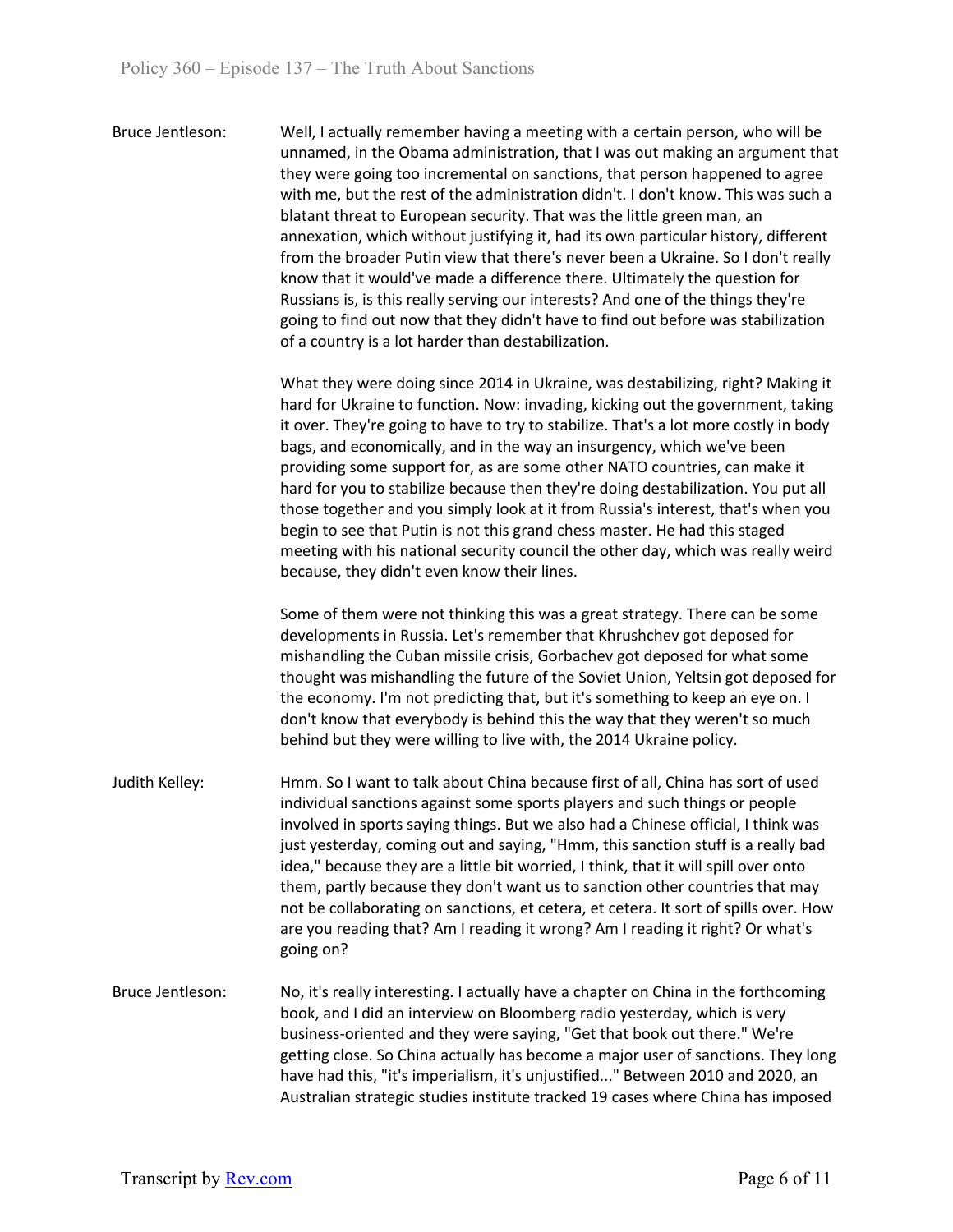sanctions: against France for meeting the Dalai Lama, against Norway for giving the Nobel Peace Prize to the dissident Liu Xiaobo, against Australia for some of its policies, against South Korea... But China's actually been... Well, I'm not sure they've fully acknowledged this, but they've been finding out sanctions aren't working that well for them either. They're not getting countries to comply. Australia for example, which had a huge amount of trade with China, found alternative partners for its trade.

So, there's a bit of hypocrisy in that statement that was made yesterday on China's part, because they're using them. I think they really believe, and the Russians really believe, that the world order needs to change, right? And I will say, without justifying their methods, they're not totally wrong about that. So their commonality with Russia is they both have an enemy of my enemy, or an adversary of my adversary, in the US.

But, their interests are different. Like you were saying, some of these technology sanctions could affect China by affecting international companies, South Korean, American, European, that are there producing these semiconductors. And, Putin's style may not be what they want. So they're in a bit of a complicated position. Actually, I think it creates some diplomacy openings for us, which is not China coming over to our side, but making sure that this notion of a China-Russia coalition has its limits. So they're looking at what their interests are. And some of them, if we did a Venn diagram here, they would say some of them intersecting with Russia and some with us, but it's not both circles fully on top of each other, them and Russia.

- Judith Kelley: I do love Venn diagrams. I have a thing for them. So, Biden says more's coming, what are his best unused sanction tools right now that he can still add to his arsenal?
- Bruce Jentleson: They announced a bunch today just a little bit before we speak. So, I'm not a hundred percent up on that, but they talked about increasing the financial sanctions using this effort they call something like the Direct Product rule on all these semiconductors that are not produced in America or by American companies. But there too, that raises what's often called the extra territorial application of your policies. And if you go back to the early 1980s, when there was another Soviet natural gas pipeline coming from Siberia to Europe that the Reagan administration tried to block, and it wasn't just the Germans and the French and the Italians that opposed, but Margaret Thatcher who supported Reagan on most everything else opposed it because she said one big country can't oppose its rules and laws on another country.

And so, that's where this, "Here's what we're going to do..." They have what economists called externalities with some allies, and so the sustainability of intense sanctions. If Putin keeps doing what he's doing, there will be so much of a shared security threat that everybody's going to try to stay together as much as possible. But that's where increasing the cost, and it's not just a long-term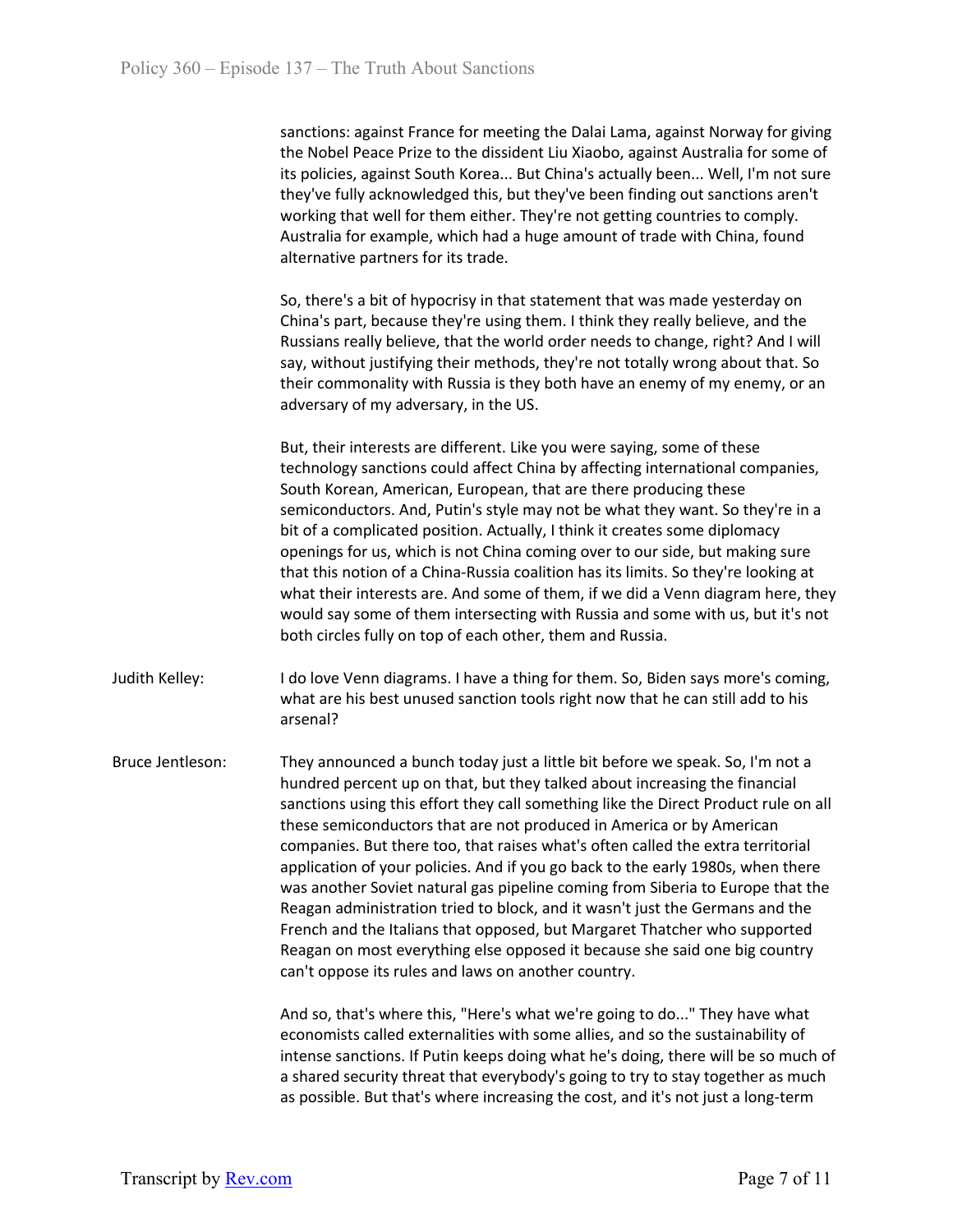strategy, some day out there, it's not going to happen in a week or 10 days, but in a medium-term, the best way is to demonstrate that the costs are so great for Russia that they have to start making concessions, or that some efforts happen within the country. And there it brings us back to the NATO issue because it's not totally Putin that views Ukrainian membership in NATO as antithetical to Russian interests, right?

The current director of the CIA, William Burns, who in the nineties was ambassador to Russia, and then in the Obama years was the number two in the state department, and it's somebody that I have the highest respect for, when Ambassador Burns wrote his memoirs, thinking about he wouldn't be going back to the government, he cited a memo he sent back to Washington in the 1990s, which he basically said, "It's not just the Russian leadership, the military. Everybody I talk to here feels like membership for Ukraine and Georgia as former Soviet republics is antithetical to Russian interests." Right? So that issue is going to have to be dealt with, and you can't say no now, but it's going to have to be dealt with down the road. And it's useful for us to think about how we would feel if countries in this hemisphere were getting closer to Russia or China.

In fact, it's not even hypothetical. In Guatemala, in 1954, we overthrew a democratic elected government because of buying weapons from the Soviet block. In 1973, we helped overthrow government Chile. In 1964, we helped install a military in Brazil because we didn't like the left-leaning. So, there's an issue there that has to be ultimately addressed, if those sanctions know their members, it's part of that reciprocity, can set up a diplomatic process that will take us to another place. We can't just write those off as if it's just Putin himself. It's a very real security issue that, again, we may not totally agree with it, but it's there.

- Judith Kelley: It's a very real security issue, but I think it was Madeline Albright who made this point just recently yesterday in a column in which I think she sort of made the point that Putin just is completely incapable of thinking we don't think like him, but we don't. Right? I mean, Ukraine could be a part of NATO and we would not be lying in wait for an opportunity to invade Russia. We just wouldn't. But he doesn't get that.
- Bruce Jentleson: See, I guess I don't totally agree with that. And, and secretary Albright was strongly in support of NATO expansion. And idea of which, frankly, I wasn't. So let's look at it. Two things [inaudible 00:24:53]. One is, it's really about Russian interest and if Russian interest could be if trying to get it this way is backfiring. Is there an arrangement there that could serve Russian interests? Secondly is, and I've heard this from other leaders around the world, not just Putin, you guys elected Donald Trump. How do we know you're not going to elect another leader? Now on the one hand, Trump was isolations, on the other hand, he was a bit crazy. And how do we know you're not going to elect somebody that would say, "It's time for the United States to teach Russia a lesson."? I don't think we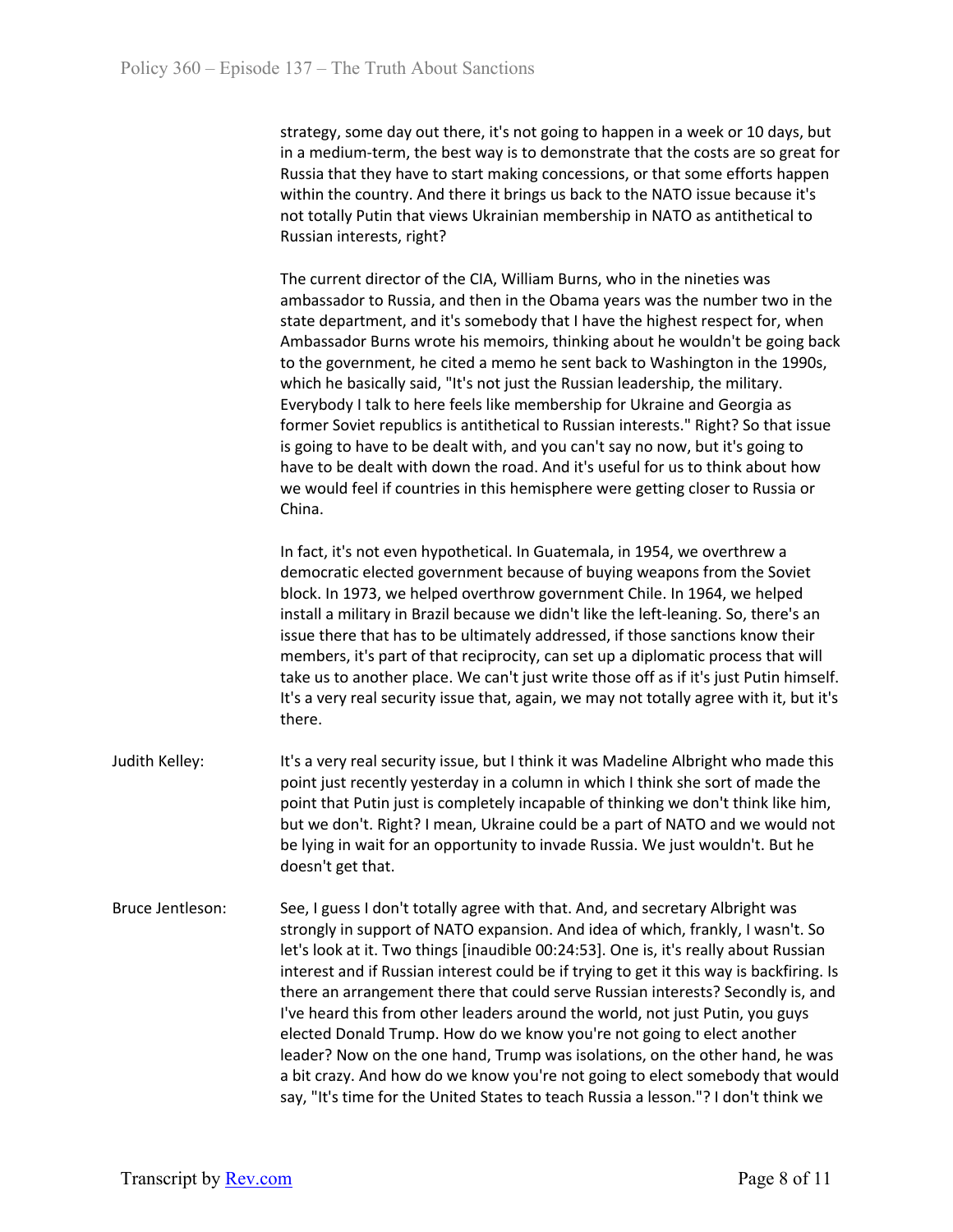can fully answer that in a satisfactory way, particularly after we elected Trump and the uncertainties of where our politics go in the future.

Judith Kelley: Your answer does not make me happy.

Bruce Jentleson: Yeah, it's true. It's true. The goal is security in Europe. And Putin, paradoxically, ironically, has made it more difficult to have a security that does not involve NATO, by what he's done. But, and I think this is what [Macron 00:25:54] and some others were thinking about as they were trying to find a way to avoid invasion. If the question is, what's the best way for Europe to be secure over the long term once we get out of this crisis? Hopefully we get out of it without it escalating to really some scary levels. It's not clear that NATO membership is the answer. And that's the goal. NATO membership is a means to an ends, and it's not clear that it's going to be the best means to the ends of European security.

- Judith Kelley: Speaking of paradoxes, is there, what I will coin, an interdependence paradox when it comes to sanctions? The paradox being, as the whole purpose of the European union was, let's get really, really, really interdependent. And if we get really, really interdependent, we will get along with one another and everything's going to be fine. So that's a goal, but also the more interdependent we are, the more we would be able to use tools like sanctions very, very effectively against each other. And yet, the more interdependent we are, the harder it is, i.e. in the case of Germany, to actually trigger those tools because you are so interdependent. So should you be highly interdependent or should you not? If you are not, you have no leverage. If you are, you don't want to use it because it's going to hurt you.
- Bruce Jentleson: Yeah. Our colleagues, Henry Farrell and Abe Newman of Johns Hopkins in Georgetown wrote a very influential article that couple years ago called Weaponized Interdependence. And then actually they and Dan Drezner organized a conference and a book that Brookings published January, 2021 on this, and I've got an article in it, and it's this reverse flow as well. Right? So, from a European perspective, why did the Germans buy more Russian natural gas? One, it's cleaner than coal. Two, they made a decision to get rid of their nuclear power after Fukushima because some people think they went too far. Three, because you diversify your portfolio with the Middle East, which is not stable. And it seemed they may have gone too far in the direction of buying Russian gas. So know this new pipeline, the Nord Stream 2, which is built and would provide more gas coming, they put a hold on, but it's still there. It's pretty much built. It's going to be turned on at some point.

And I think that the lesson there is that you diversify your portfolio both in terms of your sources of energy, renewables and fossil fuel, and your supplier. And yeah, the notion that trade would make everybody happier, you and I both know hasn't really worked that way. But it's a reality of the world that China's been doing it to us in some respects on the way our companies have a lot of interest there so that companies to like Intel, even though the United States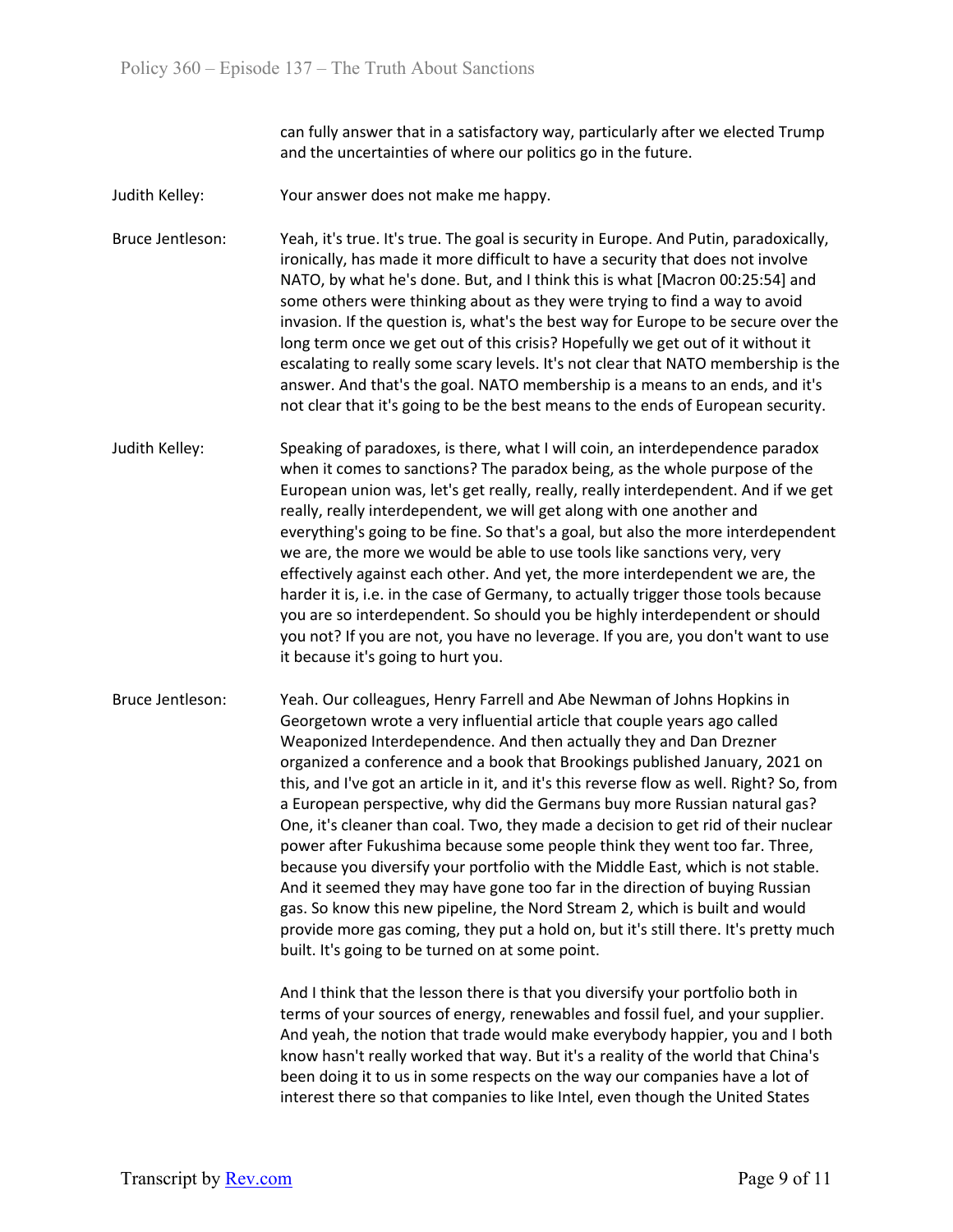passed due legislation related to the treatment of the Uyghurs, the genocide against the Uyghurs, saying that companies really have to totally check their supply chains.

And Intel sent out a letter to its supplier saying, "We really need to do this, we need to comply." And Chinese social media... Wasn't official sanctions, but cracked down on them. And the head of Intel sent a letter of apology to China, right? So interdependence runs in both directions, but it's unavoidable in today's world. I think you just have to make sure that you don't take your interdependence to the point where you're so dependent that it takes away from your alternative strategies.

- Judith Kelley: Bruce, if you were advising the American government at this moment in the Russian-Ukraine situation, what would you say?
- Bruce Jentleson: I would say keep with the sanctions, but stop overselling them. Be realistic about what they can achieve and plan for Russian counter-strategies. I would say, give that \$200+ million military aid to the Ukrainian opposition, what some people call a porcupine strategy, so that they can impose costs on this Russian occupying force. They can't defeat it. They can impose costs. And I would say, continue your diplomacy globally, including trying to get support at the United Nations. That would be a real statement, that's hard to do. And also frankly, backchannel, something that we wouldn't hear about. But if we go back to the Cuban missile crisis, the key breakthroughs came through from a backchannel that opened up that helped diffuse the crisis. And I'm hoping that there is some effort to try to have diplomacy at work, even when Putin is doing what he's doing, and the president is taking the hard line that he needs to take.
- Judith Kelley: Are there any cyber warfare strategies that the United States could be doing?
- Bruce Jentleson: Yeah, and there's been a lot of discussion about that. There, too, you have titfor-tat. They can come back at us. I think the director of national intelligence, or the press secretary disowned some of the stories that were out there about some of the strategies. Those two, I think you sort of do, but you don't really talk about them very much. And there's a real threat of escalation there that, we do it to them and they do it to us. So you have to be careful about that. You always got to be thinking, "If we do this, what do they do?" Not so much that you tie your hands, but so you're strategic and not just thinking about, "Oh, well I have all these powered weapons."
- Judith Kelley: Well, Bruce, this has been enlightening and I'm glad that we've pretty much taken care of the world situation in this call. Thank you so much for joining me. Bruce Jentleson is the William Preston Few Professor of Public Policy at Duke University, and he's a distinguished fellow at the Woodward Wilson International Center for Scholars. His new book is called Sanctions: What Everyone Needs to Know. He also has written a wonderful book filled with stories of international leadership, and that book is called The Peacemakers: